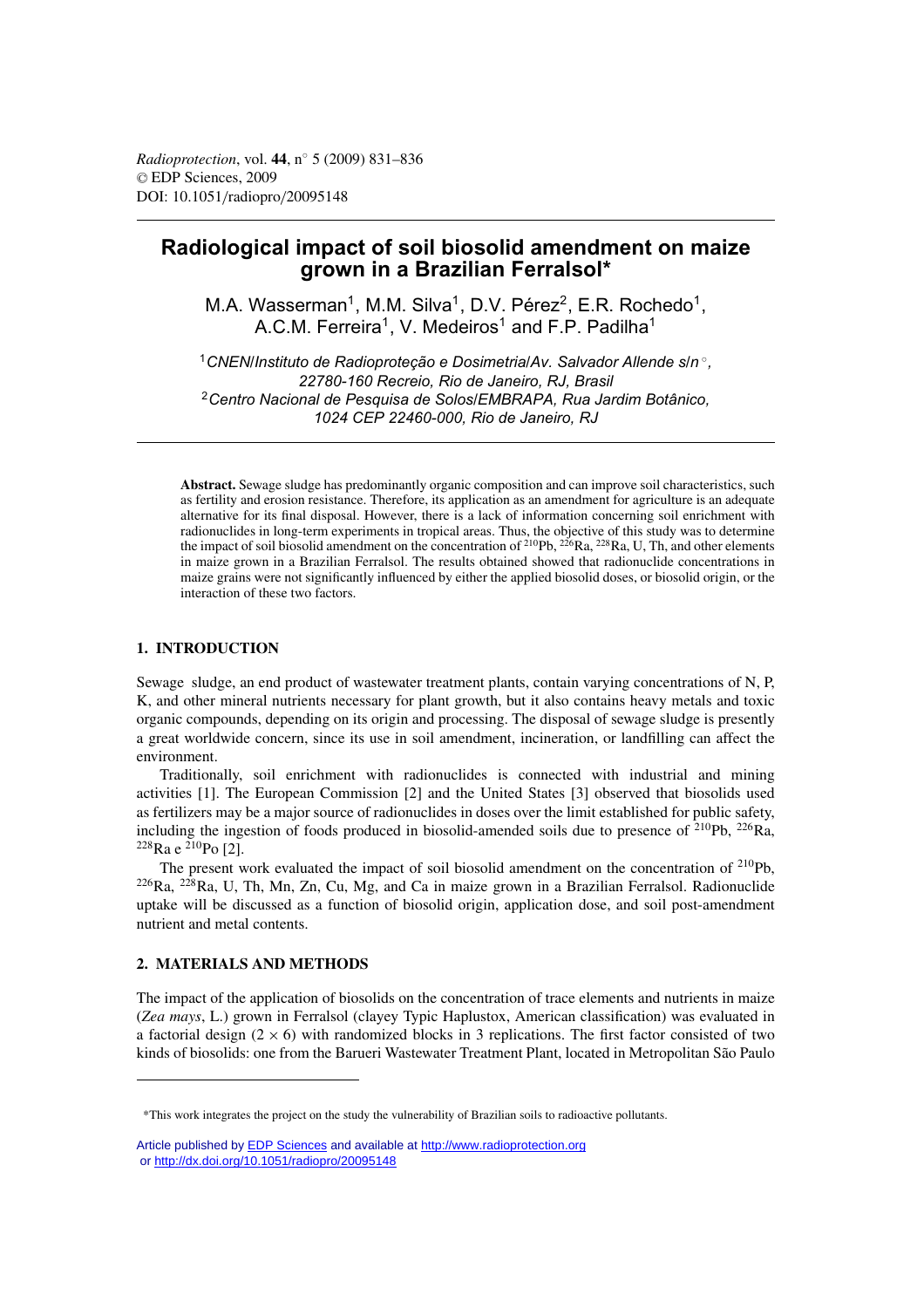#### 832 RADIOPROTECTION

(industrial waste), and another from the Franca Wastewater Treatment Plant, located in the São Paulo countryside (household waste). Both biosolids were supplied by SABESP, the largest Brazilian water company, ready for agricultural application, mainly in maize crops. The second factor consisted of six treatments: 1) an untreated control Ferralsol plot, 2) Mineral fertilization (NPK) based on the Ferralsol soil analysis, 3) biosolid amendment based on its nitrogen content proportional to the amount of N applied by mineral fertilization (N); 4) two-fold the N concentration applied in treatment 3 (2N), 5) Fourfold the concentration applied in treatment 3 (4N); 6) Eight-fold the concentration applied in treatment 3 (8N). This experiment was conducted in open-field at the environmental unit of Embrapa (Brazilian Enterprise for Agricultural Research), located at Jaguariúna (SP, latitude 22◦ 41 south, longitude 47◦ W. Gr. and altitude of 570 m), where biosolid research has been run since 1998. Soil samples (0–20 cm) were collected in November 2002. Maize grains were collected in April 2003. Biosolids from the following wastewater treatment plants were also collected and analyzed: Jundiaí, SP, Vila União, To, Brejo Comprido, TO, Alegria, RJ, and Brasília, DF.

The activity of <sup>210</sup>Pb, <sup>226</sup>Ra and <sup>228</sup>Ra in plants, soil, and extracts was determined by radiochemistry analysis. Trace elements and nutrients (Th, U, Mn, Zn, Cu, Fe, Mg, and Ca) were determined by ICP-OES (PE OPTIMA 3000). Soil-to-plant transfer factors (TF) were determined as the ratio of radionuclide activity in the edible parts of maize  $(Bq \cdot kg^{-1} d.w.)$  to its activity in the soil  $(Bq \cdot kg^{-1} d.w.)$ . The stock of nutrients, trace elements, and natural radionuclides was calculated by multiplying the concentration of the elements in maize grains by the productivity. The data obtained were evaluated by variance analysis and Tukey mean test at 5% using SAS software.

### **3. RESULTS AND DISCUSSIONS**

The origin of the biosolid did not influence the concentration of  $^{210}Pb$ ,  $^{228}Ra$ , and K in the Ferralsol significantly. Nevertheless, the concentration of  $^{226}Ra$  in biosolid-amended Ferralsol increased (Table 1). The differences found were lower than the analytical error for both biosolids (Table 1). However, the concentrations of Zn and Cu in the plots applied with the largest amounts of biosolid (8N) increased, mainly for the industrial biosolid (Barueri), whose concentrations of Cu and Zn were at least six-fold as high as in amended soils (8N) as in the soil control (Table 1). In contrast, the natural concentrations of Fe, U, Th, and 210Pb in plots amended with Franca biosolid were diluted in relation to those of the control plot.

|                                          |                 |                 |                               | Variation in the soil |
|------------------------------------------|-----------------|-----------------|-------------------------------|-----------------------|
|                                          |                 |                 |                               | concentration         |
|                                          |                 |                 | Variation in the soil         | relative to the       |
|                                          |                 |                 | concentration relative to the | control soil after    |
|                                          | Ferralsol       | Ferralsol with  | control soil after amendment  | amendment with        |
|                                          | (Soil Control)  | NPK.            | with Barueri biosolid (8N)    | Franca biosolid (8N)  |
| $Cu$ (mg kg <sup>-1</sup> )              | $9 \pm 1$       | $12 \pm 2$      | $600\%$ higher                | 78% higher            |
| Fe $(mg kg^{-1})$                        | $23835 \pm 807$ | $24766 \pm 178$ | 8% higher                     | $-10\%$ lower         |
| Mn $(mg kg^{-1})$                        | $141 \pm 15$    | $167 \pm 16$    | $42\%$ higher                 | $-3\%$ lower          |
| $\text{Zn}$ (mg kg <sup>-1</sup> )       | $21 \pm 1$      | $23 \pm 1$      | 762% higher                   | $124\%$ higher        |
| $Mg$ (mg kg <sup>-1</sup> )              | $206 \pm 28$    | $216 \pm 84$    | 5% higher                     | $100\%$ higher        |
| $K$ (mg kg <sup>-1</sup> )               | $538 \pm 125$   | $381 \pm 2$     | 29%                           | $-10\%$               |
| $Ca$ (mg kg <sup>-1</sup> )              | $821 \pm 112$   | $948 \pm 212$   | 77% higher                    | 70% higher            |
| U $(mg kg^{-1})$                         | $92 \pm 2$      | $99 \pm 3$      | $6\%$ higher                  | $-14\%$ lower         |
| Th $(mg kg^{-1})$                        | $14 \pm 1$      | $15 \pm 0$      | $6\%$ higher                  | $-13\%$ lower         |
| <sup>210</sup> Pb (Bq kg <sup>-1</sup> ) | $47 \pm 11$     | $33 \pm 13$     | $1\%$                         | $-27\%$               |
| <sup>226</sup> Ra (Bq kg <sup>-1</sup> ) | $26 \pm 5$      | $28 \pm 2$      | 34% higher                    | 18% higher            |
| $228$ Ra (Bq kg <sup>-1</sup> )          | $44 \pm 4$      | $46 \pm 7$      | $-8\%$                        | 5%                    |

**Table 1.** Natural soil content of trace elements and macronutrients before and after amendment with mineral fertilizer (NPK) and biosolids.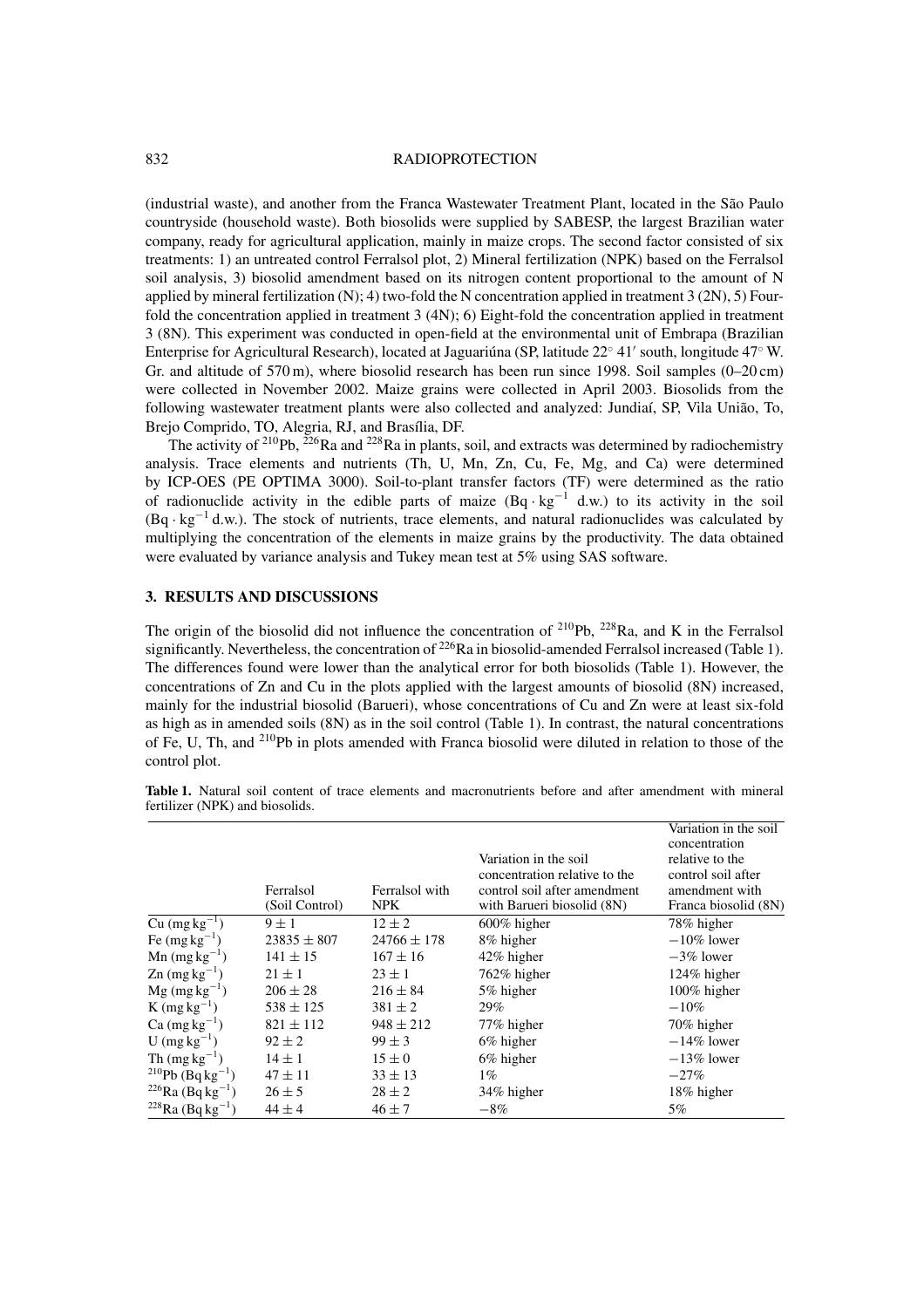#### ECORAD 2008 833

In general, the increase in biomass tends to promote the dilution of trace elements in plants. Therefore, to observe the impact of biosolid soil amendment without the relative dilution of the productivity, we calculated the stock of the studied elements. This approach demonstrated a two- or three-fold increase in the stocks of Zn, Cu, Mn, Ca, and Mg in maize after biosolid soil amendments (1N, 2N, 4N, or 8N) when compared with the Ferralsol control and NPK-amended soils (Figures 1 and 2). However, if the increase in concentrations of these elements in soil due to biosolid amendment is partially responsible for this increase in stocks, the uptake of these elements seems to be controlled mainly by the plant metabolism. The uptake was not proportional to the increase in soil concentrations. For example, the concentrations of Zn and Cu were seven- and six-fold as high in amended soils (8N), respectively, as in the control soil (Table 1). The concentrations of U and Th in maize grains were below the ICP-OES detection limit.



**Figure 1.** Stocks of Cu, Mn, Zn, and Ca  $(g \cdot ha^{-1})$  in maize after soil amendment with biosolids from Franca (F) and Barueri (B) compared with control Ferralsol and NPK fertilization.



**Figure 2.** Stocks of Mg (kg  $\cdot$  ha<sup>-1</sup>) in maize after soil amendment with biosolids from Franca (F) and Barueri (B) compared with control Ferralsol and NPK fertilization.

It is important to note that despite the increase in root uptake after biosolid soil amendment, the concentrations of trace elements Zn, Cu, and Mn in all soil and grain samples analyzed were below to the Brazilian regulation limits (Table 2).

**Table 2.** Acceptable values ( $mg \cdot kg^{-1}$ ) of trace elements in agricultural soil and grains.

|                          |                         |                        |                         | Mean value for                          |
|--------------------------|-------------------------|------------------------|-------------------------|-----------------------------------------|
|                          | Intervention values for | Mean value for soils   | Intervention values for | maize obtained in                       |
|                          | agricultural soils [4]  | obtained in this study | maize $[5]$             | this study                              |
| $\overline{\mathrm{Mn}}$ | No establish value      | 296                    | No established value    |                                         |
| Ni                       |                         | 34                     |                         | <detection limit<="" td=""></detection> |
| Cu                       | 200                     | 25                     | 30                      |                                         |
| Zn                       | 450                     | 65                     | 50                      | 14                                      |
| Pb                       | 200                     |                        |                         | <detection limit<="" td=""></detection> |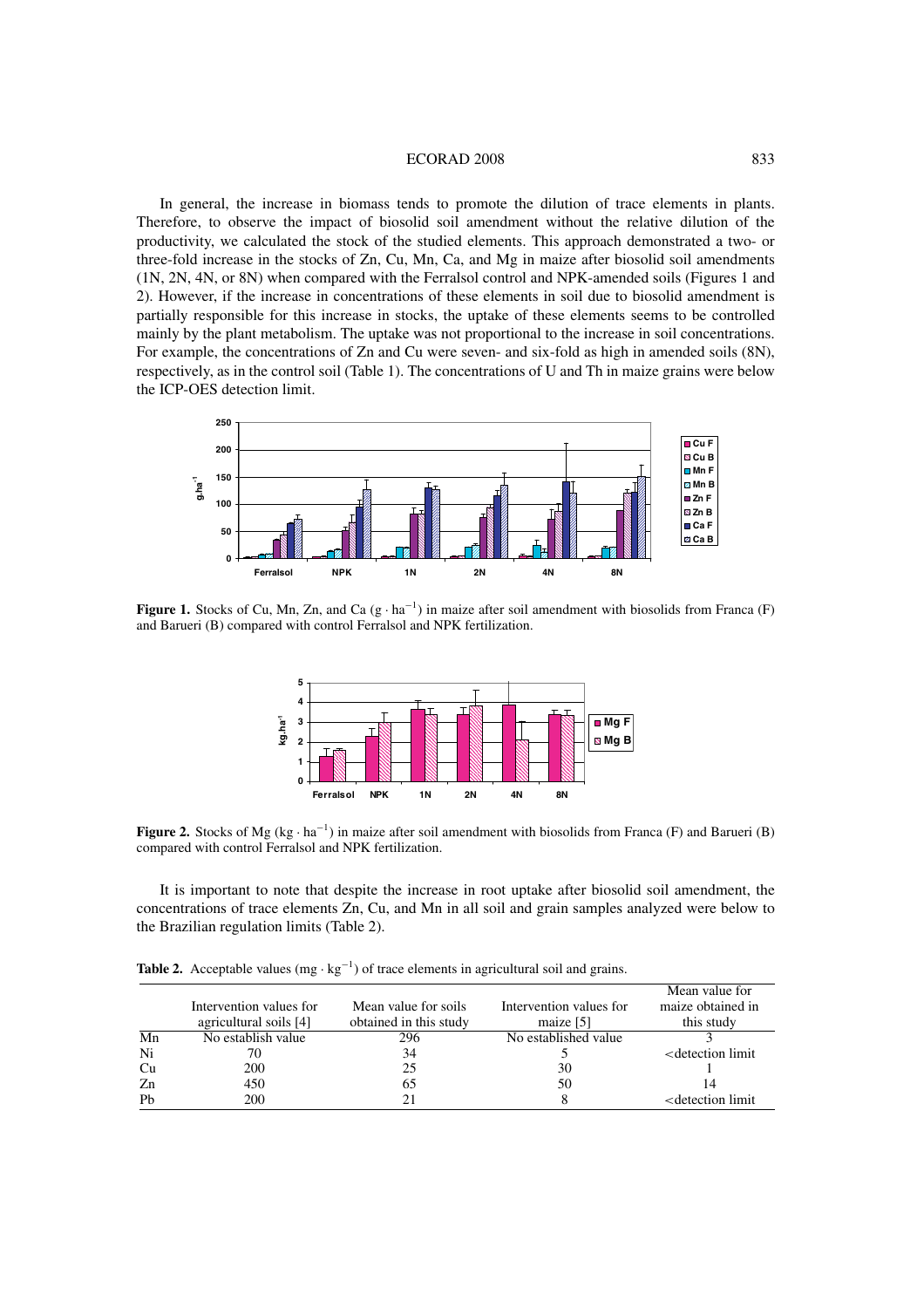#### 834 RADIOPROTECTION



**Figure 3.** Stocks of natural radionuclides in maize  $(Bq \cdot ha^{-1})$  after amendment with Franca (F) and Barueri (B) biosolids compared with control Ferralsol and NPK fertilization.

In contrast, no significant increase in the stocks of natural radionuclides was observed in maize after biosolid soil amendment (1N, 2N, 4N, or 8N) when compared with the control and NPK-amended soil (Figure 3). In addition, biosolid origin (B for Barueri and F for Franca in Figure 3) did not affect the stocks of the studied radionuclides in maize. Although plants can take up  $^{210}Pb$  through the roots and leaves [6], 210Pb and Ra show very low mobility in plant [7]. This means that their concentrations in maize are controlled mainly by the plant metabolism rather than by their concentrations in soil and their bioavailability. However, other crops, particularly those with edible parts in close contact with soil, like root and tuber vegetables, should show a different pattern. Viana [8] studied the root uptake of <sup>90</sup>Sr by radish and cabbage and observed a clearly higher soil-to-plant transfer factor than that of maize.

The soil-to-plant transfer factors (TF) of  $^{210}Pb$ ,  $^{226}Ra$ , and  $^{228}Ra$  for maize, independent of biosolids origin, are presented in Figure 4. Their average TF values were not different from the values for cereals in the literature [9–11].



**Figure 4.** Soil-to-plant transfer factor after amendment with biosolid, independent of its origin, compared with control Ferralsol and NPK fertilization. (geometric mean;  $n = 6$ ).

According with the variance analysis, the soil-to-plant transfer factors of  $^{226}Ra$ ,  $^{228}Ra$ , and <sup>210</sup>Pb were not significantly influenced by either biosolid doses or origin or the interaction of these two factors (Table 3).

Comparison of the concentrations of <sup>210</sup>Pb, <sup>226</sup>Ra, and <sup>228</sup>Ra in Barueri and Franca to other biosolids are presented in Figure 5. The biosolid origin did not affect the radionuclide contents and the natural radionuclide concentrations of Barueri and Franca biosolids were very similar to those of Alegria and Brejo Comprido biosolids. Brasília and Jundiaí biosolids had low concentrations of <sup>226</sup>Ra, <sup>228</sup>Ra, and  $^{210}Pb$ , while Vila União biosolids had the highest concentrations. However, the concentration of  $^{210}Pb$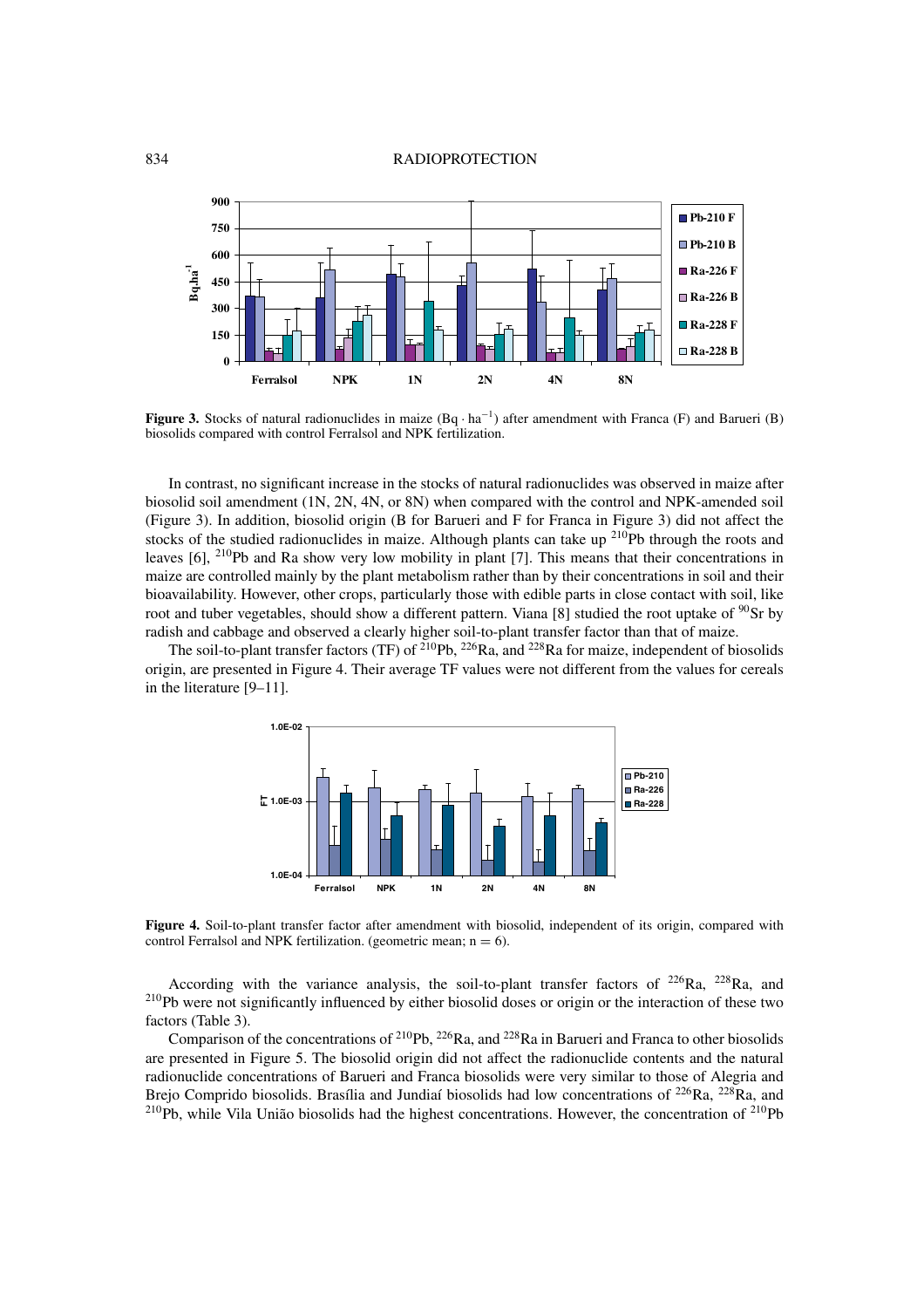#### ECORAD 2008 835

**Table 3.** Significance based on the variance analysis following the experimental design model (factorial  $2 \times 6$ ) in 3 randomized blocks).

| Source of variation  | 210P <sub>b</sub> | $^{226}$ R <sub>a</sub> | $^{228}$ Ra |
|----------------------|-------------------|-------------------------|-------------|
| Sludge               | ns                | ns                      | ns          |
| Dose                 | ns                | ns                      | ns          |
| Sludge $\times$ Dose | ns                | ns                      | ns          |
|                      | 55                | 39                      |             |

Ns, not significant; CV means coefficient of variation of the analysis of variance.



**Figure 5.** Natural radionuclide content in biosolids.

**Table 4.** Natural radionuclide concentrations in biosolids from United States of America and Brazil.

|                                            | USA [3]       |         | Brazil (this study)                    |         |  |
|--------------------------------------------|---------------|---------|----------------------------------------|---------|--|
|                                            | $m$ $nm$ $nm$ | maximum | $m$ <sub>1</sub> $m$ <sub>11</sub> $m$ | maximum |  |
| <sup>210</sup> Pb (Bq · kg <sup>-1</sup> ) | $<$ DL.       | 481     |                                        | 82      |  |
| $^{226}$ Ra (Bq · kg <sup>-1</sup> )       | $\rm $        | 1739    |                                        | 58      |  |
| $228$ Ra (Bq · kg <sup>-1</sup> )          | 24.05         | 1406    |                                        | 58      |  |

DL, detection limit.

was five-fold as low as that of <sup>210</sup>Pb reported for biosolids of the United States [3], and 30- and 24-fold as low, respectively, as those of  $^{226}Ra$  and  $^{228}Ra$  (Table 4).

# **4. CONCLUSION**

The radionuclide concentrations in maize grains were not significantly influenced by either the applied biosolid doses, or biosolid origin, or the interaction of these two factors. These results may be explained by the very low content of these radionuclides in the studied biosolids. The increase in biomass due to biosolid soil amendment tends to dilute the concentration of elements not essential for the metabolism of maize. In conclusion, the cultivation of maize in biosolid-amended soil does not pose a radiological risk; however, if Brazilian regulations allow biosolid soil amendment for other crops than cereals, a more detailed study of the availability of natural radionuclides must be carried out.

#### **Acknowledgments**

The authors thank CNPq, FAPERJ and CNEN for the scholarship.